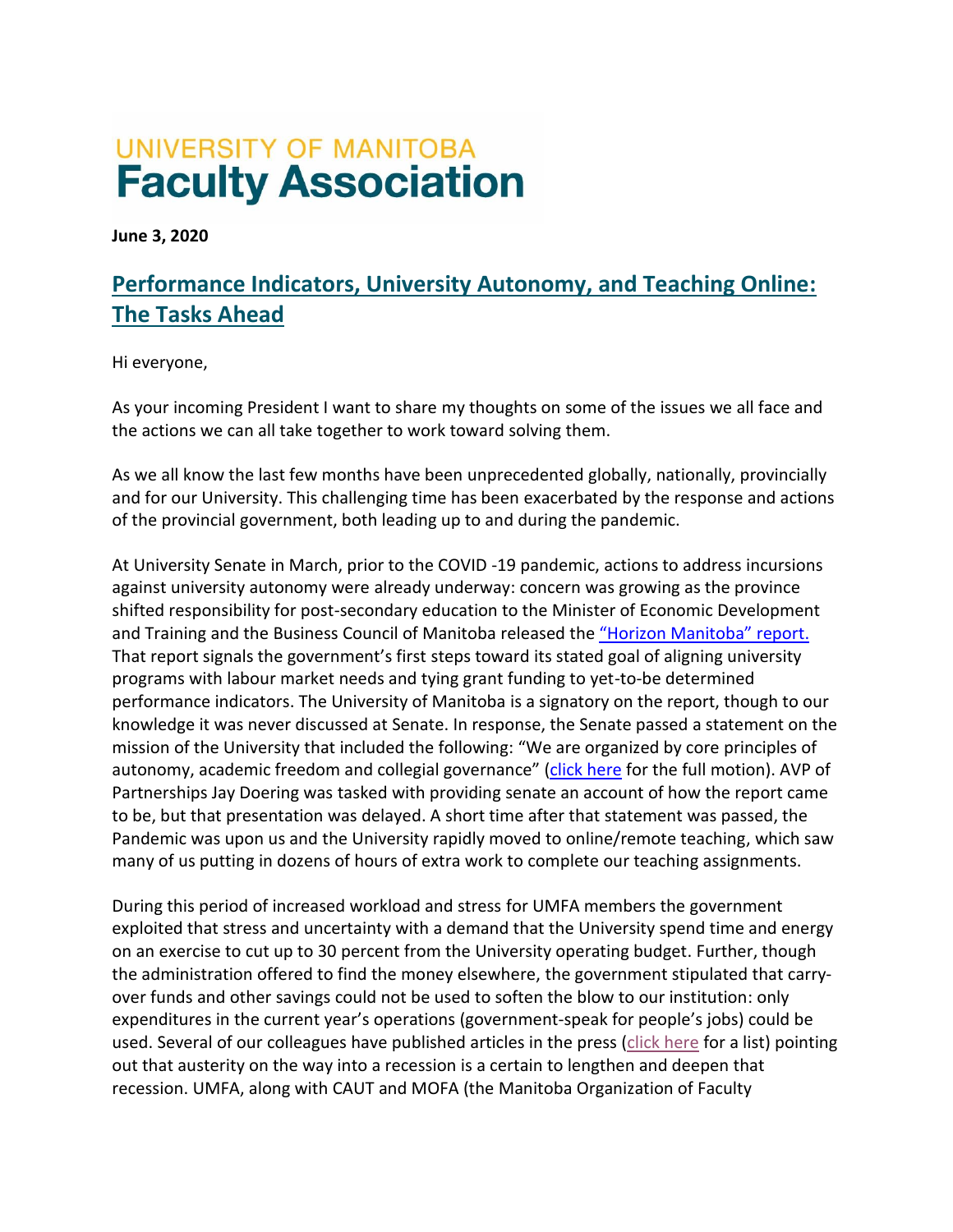Associations[\) began a campaign](https://publicsector.caut.ca/pledge) against these proposed cuts, and MOFA representatives have been in the news, demanding that the cuts be reversed and funding to the province's Universities be increased, and institutional autonomy enhanced.

As this situation continues to evolve, it appears that the net cuts are estimated to settle in the range of 5 percent overall. However, this cloaked governmental concession is based on conditions that further erode the autonomy of our institution and potentially your academic freedom. Government is offering to give back the funding it has cut as a one-time grant contingent on the university submitting a plan by mid-September that outlines how the restored funds will be used: among other things, they expect the university to "orient programs toward labour market demands" and "ensure high quality education for our students through new and enhanced online materials and tools." To that end the government has struck a committee called the "Manitoba Economic Opportunities Advisory Board", [made up of business](https://news.gov.mb.ca/asset_library/en/newslinks/2020/05/BG-PEAC_Bios_2-PR.pdf)  [leaders,](https://news.gov.mb.ca/asset_library/en/newslinks/2020/05/BG-PEAC_Bios_2-PR.pdf) who are tasked with providing advice on the skills and knowledge employers want you and I to share with students. Of concern is not only the question of the labour market, but also the focus on online learning – the government wants to push ahead without fully considering the implications for independent research, learning, and service to the community.

This assault on university autonomy cannot be taken lightly. It threatens the very essence of higher education in Manitoba. It is just the latest in this governments attempt to erode the autonomy of the U of M.

Unfortunately this forms a pattern that spans different governments: the loss of the Universities Grants Commission in the 1990s, the removal of Council on Post-Secondary Education in 2015, recently making post-secondary education the responsibility of the Minister of Economic and Training rather than the Minister of Education, and now the funding cuts and conditions dictated in the May 25 funding letter from the Deputy Minister of Economic Development and Training: each change is a diminishment of the capacity of the UM to act autonomously, at arm's length from government, as an institution of higher education and research.

As I begin my term as UMFA President I am reaching out the incoming President, Dr. Michael Benarroch, to work with UMFA and all faculty in ensure that statement of Senate is a realized:

"We are organized by core principles of autonomy, academic freedom and collegial governance."

And I reach out to you: **contact your Senator** with your concerns about academic freedom, institutional autonomy, and "Horizon Manitoba"; **come to our soon-to-be announced online 'talk-back' sessions** so we can talk about workload and childcare; **contact Premier Pallister**, his ministers, the oppositions parties, and your MLA and let them know you don't work in an 'ivory tower' and that post-secondary education needs greater investment, not austerity; **let your representative on the UMFA Board** know your concerns about workload, childcare, and other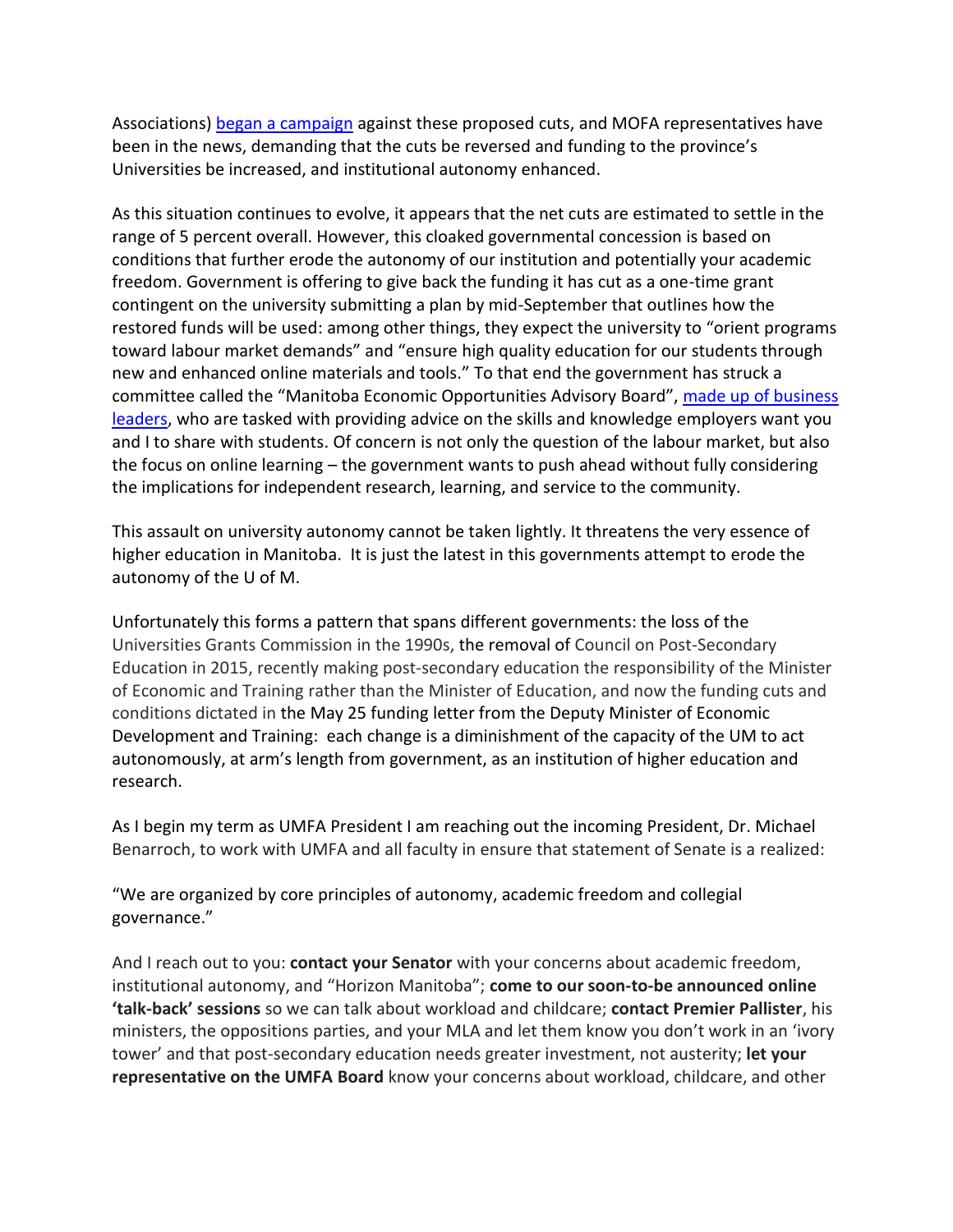COVID-related issues, and **contact the UMFA office** whenever you have questions, concerns, or an issue directly facing you that needs to be addressed.

As I close I would like to reiterate what outgoing President Janet Morrill reminded us of last week:

"Instead of diminishing public institutions vital to the economic and social fabric of the province, the government must [increase University funding and autonomy.](http://mofa-fapum.mb.ca/issues/mofa-demands-accountability-investment-in-pse/)

"The members of the legislature, and we, need to understand what the funding cuts have meant to the quality of education we can offer our students, and how UMFA members have been spending their time during the pandemic to continue their teaching and research, and what resources we need. Please contact your MLAs, and please copy us at [umfa](mailto:umfa-communications@umfa.ca)[communications@umfa.ca.](mailto:umfa-communications@umfa.ca)"

Contact information is below.

Yours,

Michael Shaw UMFA President

#### **MLA contact info**

- **Premier Brian Pallister** [premier@leg.gov.mb.ca](mailto:premier@leg.gov.mb.ca)
- **Ralph Eichler, Minister of Economic Development and Training** [minedt@leg.gov.mb.ca](mailto:minedt@leg.gov.mb.ca)
- **Wab Kinew, Leader of the Official Opposition (NDP)** [Wab.Kinew@leg.gov.mb.ca](mailto:Wab.Kinew@leg.gov.mb.ca)
- **Dougald Lamont, Leader of the Liberal Party of Manitoba** [Dougald.Lamont@leg.gov.mb.ca](mailto:Dougald.Lamont@leg.gov.mb.ca)
- **List of MLAs with contact information:** [https://www.gov.mb.ca/legislature/members/mla\\_list\\_constituency.html](https://www.gov.mb.ca/legislature/members/mla_list_constituency.html)

## **"Horizon Manitoba" report**